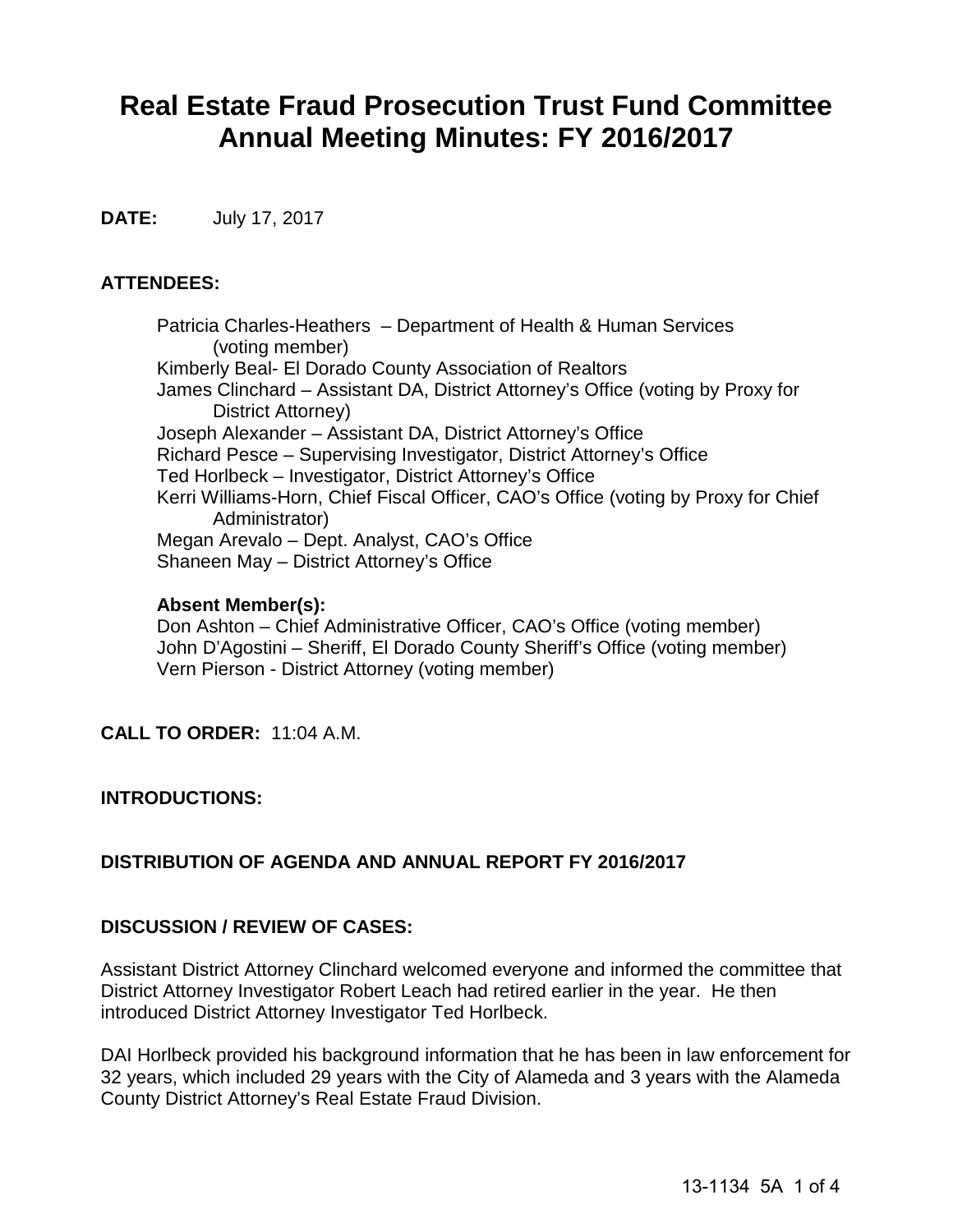Real Estate Fraud Prosecution Trust Fund Annual Meeting Minutes: FY 2016/2017 July 17, 2017

DAI Horlbeck discussed and summarized the 2016-2017 Real Estate Fraud Program:

• Craigslist Vacation Rental Fraud has actually decreased. We contribute a portion of the decrease to the Video "Vacation Rental Scams on the Rise in Tahoe". The DA's office developed the video to bring awareness to the increasing issue of vacation rental scams in our County. Last year the video was aired on Fox 40, Facebook, YouTube, and television stations in the Bay Area (as many Bay Area residents travel to the South Lake Tahoe area for vacation). The video was also shared with mortgage consultants and lender offices, in addition to articles pertaining to the video in newsprint throughout our County and the Bay Area.

This year the video was also shared whenever a Google customer visited rental locations from El Dorado, Santa Clara, San Francisco, Marin, San Mateo, Contra Costa and Alameda Counties. Supervising DA Investigator Richard Pesce reported the Video received 138 clicks and was viewed 109,143 times in a 30 day time period. Additionally the Video was presented by the District Attorney's Office at the El Dorado County Fair.

Our office received two separate complaints against the same suspect. The investigation has included three search warrants thus far, which determined the suspect resides in New Jersey however the Google addresses were originated from Nigeria. DAI and DDA discussing the possibility of a Ramey Arrest Warrant being requested for the out of state suspect.

Another factor making these investigations difficult is the suspects urge the victims to use PayPal Friends & Family, which is a strict cash transfer that is not traceable.

- Case No: 2015-215: An attempted \$300,000 fraudulent real estate transaction.
- Case No: 2016-005: \$300,000 embezzlement from a trust fund to purchase property. Matter settled out of court, suspect agreed to return funds.
- Case No: 2016-126: \$125,000 potential loss resulting from a false filing of a Mechanic's Lien. Upon completion of the investigation it was determined to have originated out of our jurisdiction – referred to property jurisdiction for prosecution.

### **PACE PROGRAM**:

Property Assessed Clean Energy (PACE) Programs. Assistant DA Clinchard mentioned that the PACE Loan Program could possibly have a negative financial impact on the senior citizens of our Community. The DA's office will be reaching out to Attorney Al Hamilton with the Senior Center to discuss any concerns for our residents. Kimberly Beal stated that the real estate associations discourage use of the PACE Program. Kerri Williams-Horn stated that the CAO's Office facilitates the PACE Program for the County.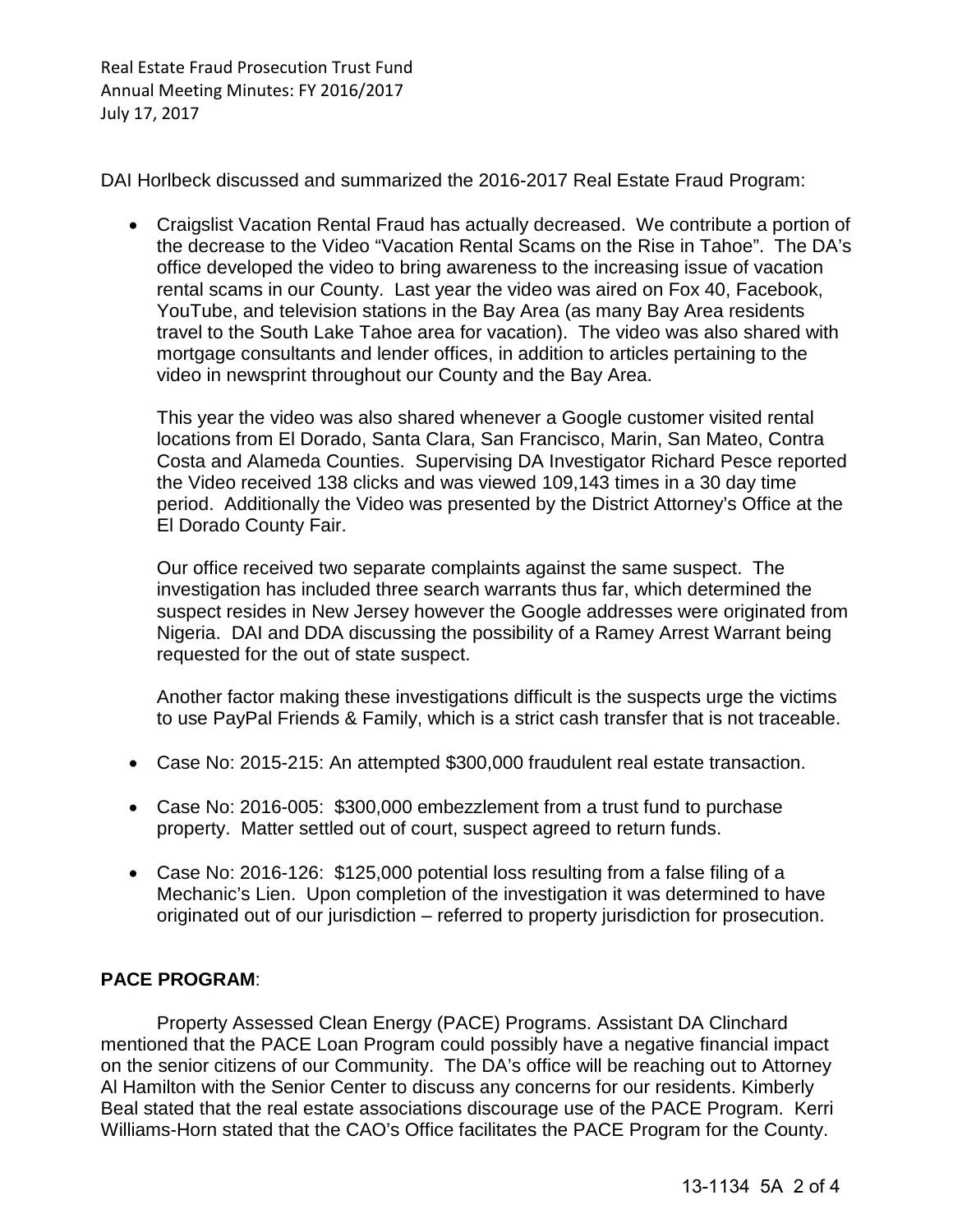Real Estate Fraud Prosecution Trust Fund Annual Meeting Minutes: FY 2016/2017 July 17, 2017

# **OUTREACH:**

- DAI Horlbeck stated that he has spoken with numerous people (including property managers) about the rental scam video and received positive feedback regarding its content.
- Discussion of reaching out to seniors in our Community
- DAI Horlbeck will be contacting the El Dorado County and South Lake Tahoe Association of Realtors.
- DAI Horlbeck plans to meet with Chamber of Commerce representatives from El Dorado County, El Dorado Hills and South Lake Tahoe.
- Eastern District Mortgage Fraud Task Force. This task force is comprised of members working with the FBI, IRS, HUD, and Bankruptcy issues. Participation allows for collaboration and the opportunity to develop relationships with many federal agencies.
- Sierra Economic Crimes Task Force. This task force includes members from local law enforcement agencies and regional District Attorney Offices. ADA Clinchard and DAI Horlbeck will focus on real estate fraud training/awareness at a quarterly meeting of the Sierra Economic Crimes Task Force.
- Identify and contact the frequently used websites involved in real estate transactions. Provide awareness and cautionary information.
- El Dorado County Fair: The District Attorney's Office provided an information booth at the regional fair including Flyers "How Rental Scams Work" and the Public Service Announcement Video "Vacation Rental Scams on the Rise in Tahoe" on continuous loop.
- Preparation of a "REAL ESTATE FRAUD" Information flyer. Kerri Williams-Horn suggested the flyers be provided to the CA Welcome Center located in El Dorado Hills and the El Dorado Visitor's Authority. Kimberly Beal suggested the Flyers also be provided to the County Recorder's Office, as well as the Chambers and Real Estate Associations.
- PSA Video: It is the intention of the DA's Office to have the video available for viewing upon access to websites such as: Craigslist, VRBO, 50Cabins, Google, etc.

# **FY 16/17 EXPENDITURE REPORT:**

• Discussion: Kerri Williams-Horn mentioned the "Ending Fund Balance" increases each year, and suggested the DA's Office research the Government Code to ensure all means available are being utilized to deter and prosecute real estate fraud. Kimberly Beal suggested the possibility of reducing the fee from \$3.00 to \$2.00 per document. ADA Clinchard suggests that the DA's Office will increase the Outreach Programs (including Flyers, Brochures, etc.) and then re-evaluate the need for possible fee reduction.